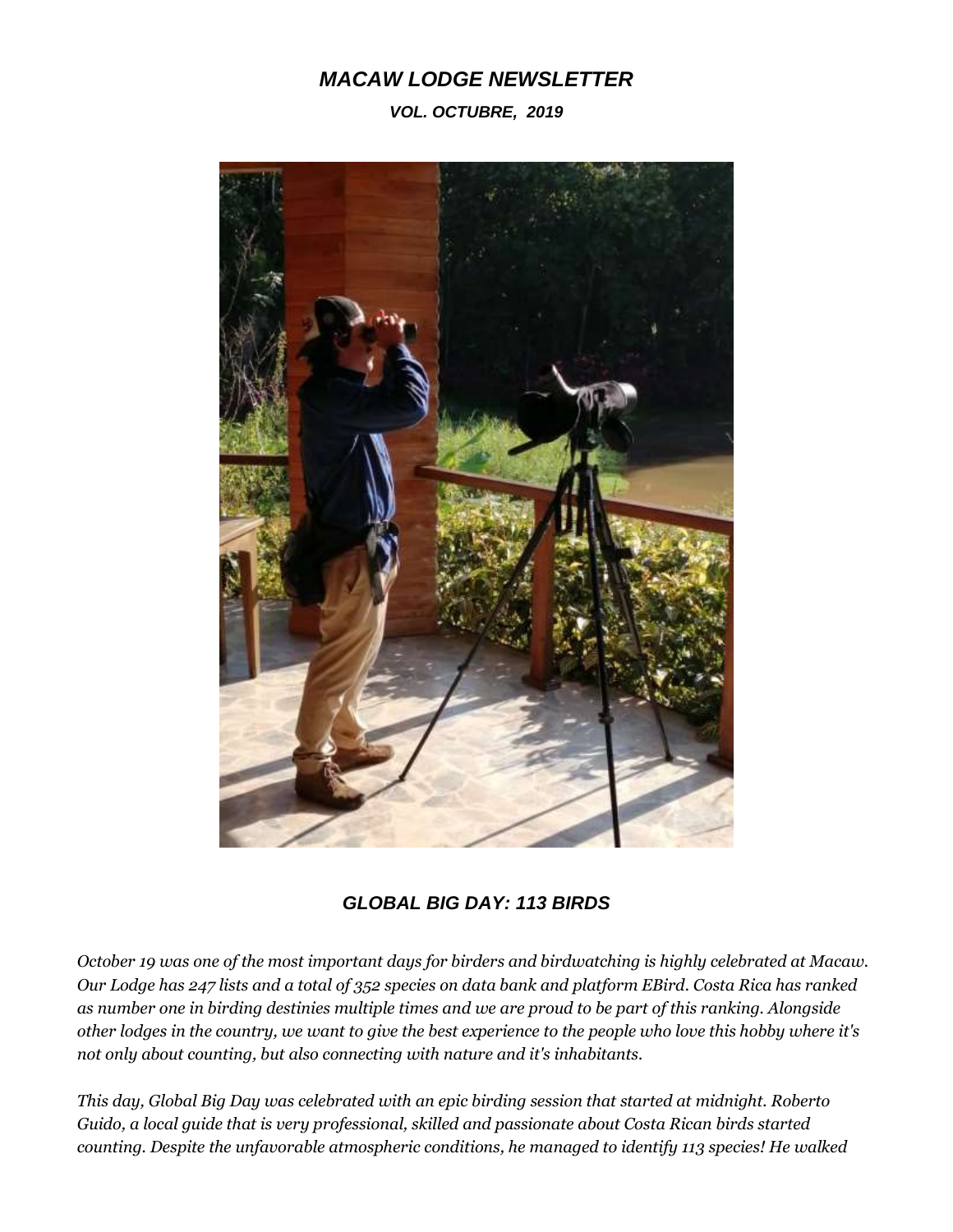*approximately 4 kilometers under strong rain and found over 100 species, which we find amazing, considering the limitation that Nature itself presented.*

*Beto started around 12:00 and walked from the main lodge towards the cacao plantations as the first few drops starting falling. The night rain did not stop him as he walked around the yoga deck and spotted the first three nocturnal species: common pauraque, mottled owl and black and white owl. By 3:30, he took a break from the rain.*

*At 5:30 he was back in the forest, seeking to up the count and find more birds in our grounds. He spotted, tinamous, tanagers, wrens, trogons, woodcreepers, Macaws, and many other species. Only stopping for breakfast and lunch, Beto managed to score the impressive total of 115 under rainy skies. He knows the count could have been double. We do too. Setting aside 'whatifs', we must congratulate and thank Beto for leading alone one of the most productive birding sessions the grounds at Macaw has lived.*

*We expect and welcome new visitors and birders to our forests. Birds of all types await your observing and counting!*

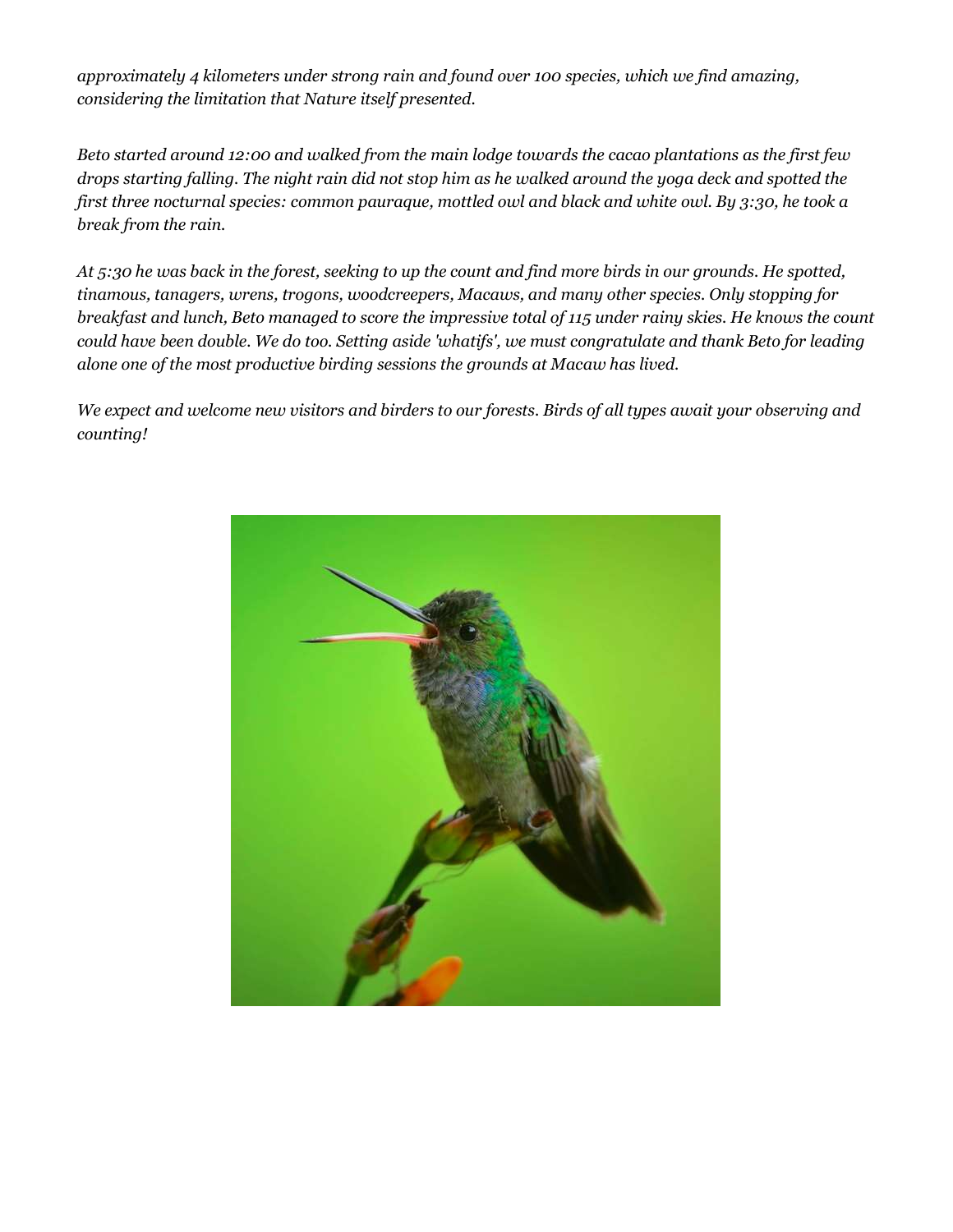## *CHEF LIZ GOES TO LUNA NUEVA*

*At the end of this month, our dear Chef Liz visited Finca Luna Nueva, an ecolodge near Ciudad Quesada up in San Carlos that shares a similar vision to ours. They work with the concept of regenerative agriculture always in mind. The idea is to give back to the Earth the dynamic components of daily life. It can be understood as minerals and organic matter but it also makes reference to a whole agricultural system that is 'ecosmart'.*

*Liz shares with us: "It was a very nice experience. The attention they provided to the guests, to the presentation in every plate. The respect and fellowship within staff members was inspiring." She commented regarding the flow of work and tasks amongst workers. She sees it parallel to their concept of giving back.*

*"They have these green plantain tortillas that are delicious!" They also use 'chaya' for a picadillo, a side dish, or even a cream soup. Chaya, also known as chicasquil, is similar to spinach. The leaves are actually poisonous, but prepared and cooked properly they are considered a super food. "I take ideas and inspiration for my plates but also for the way we coexist at Macaw."*

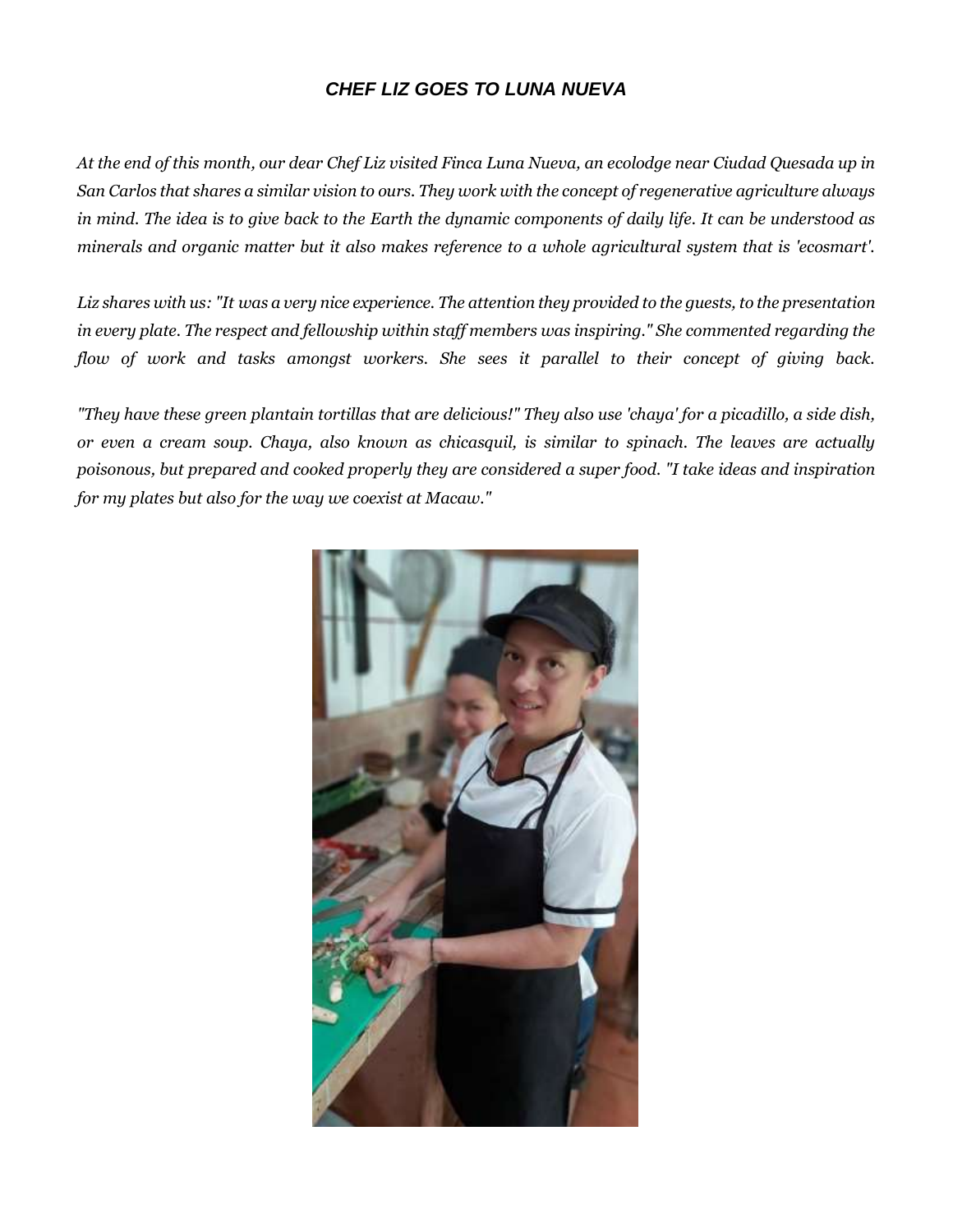*To maintain the cycle of learning and foster the exchange, Chef Bryan Rodriguez is currently on our grounds visiting us to take to Luna Nueva a bit of our essence.*

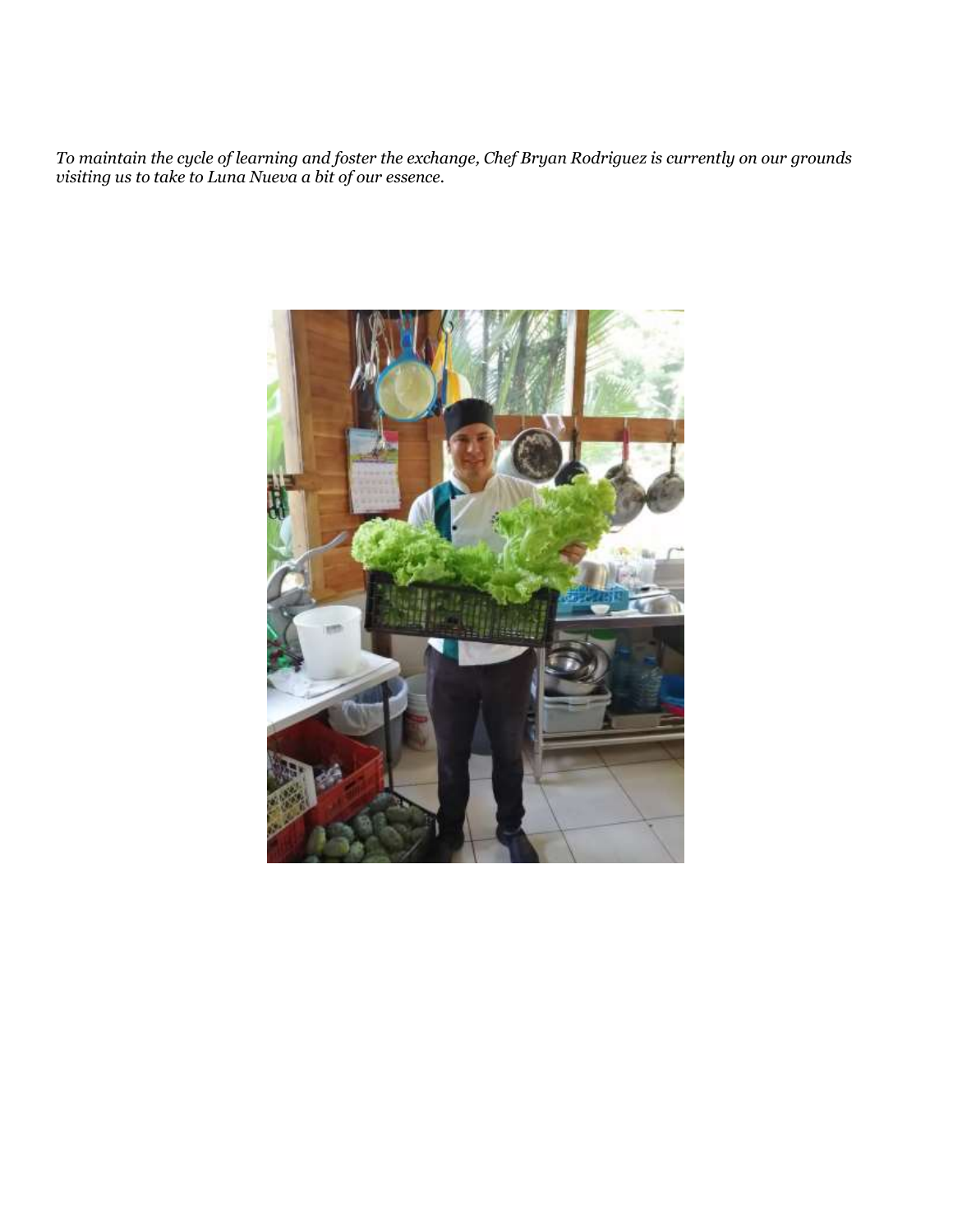

## *ENVIRONMENTAL LEADERS VISIT AFTER THE PRECOP CONFERENCE*

*Between the 8th and 10th of Octuber the PRECOP Conference on climate change took place in Costa Rica. This event precedes the COP or Conference of Parties, one of the biggest events the United Nations organizes around the topic of climate change, which will take place in Chile at the end of this year.*

*In this 'pre' event, Costa Rica hosted 35 ministers and delegations from around the world to prepare presentations and topics for the COP. Negotiations and talks mainly sought to determine the necessary actions to mitigate and adapt to climate change. Different topics were proposed and pitched by Costa Rican groups given the fact that some themes have had very low profile and little talk.*

*During these three days, about 2,000 participants attended and came to the talks. Energy was a main one, where electricity production and the use of fuel for transportation stemmed as subtopics. Another discussion worth mentioning was sustainable cities and sustainable oceans.*

*The phrase used was 'solutions based on nature'. Several ministers came up to Macaw after the meetings to visualize an example of such solutions. We shared our story of the property and how our plantations and terrain have evolved as a solution for the environment. The emphasis given to ecological restauration,*